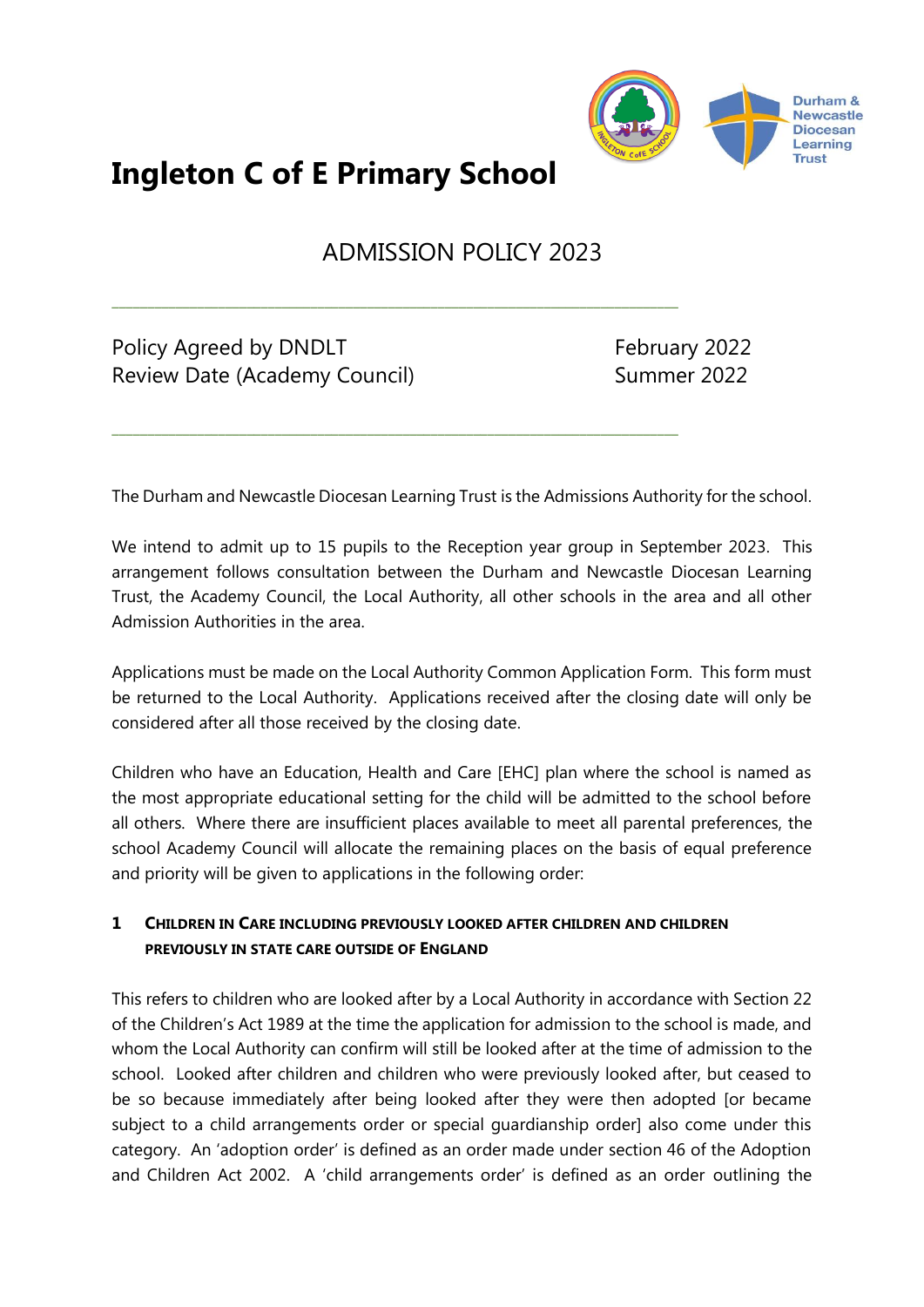arrangements as to the person with whom the child will live under section 8 of the Children Act 1989 as amended. A 'special guardianship order' is an order appointing one or more individuals to be a child's special guardian or guardians under the Children Act 1989.

Children previously in state care outside of England are those who were previously in state care outside of England, and have ceased to be in state care as a result of being adopted. Children previously in state care outside of England means children who have been looked after outside of England by a public authority, a religious organisation or another provider of care whose sole purpose is to benefit society. The care may have been provided in orphanages or other settings. In the case of children adopted from state care overseas, the admissions authority will require evidence that a child is eligible by asking the child's parents or carers for appropriate evidence of their previously looked-after status.

#### **2 CHILDREN WHO WILL HAVE A SIBLING ATTENDING THE SCHOOL AT THE TIME OF THEIR ADMISSION**

Sibling refers to brother or sister, half brother or sister, adopted brother or sister, step brother or sister, or the child of the parent/carer's partner where the child for whom the school place is sought is permanently living in the same family unit at the same address as that sibling. Please note –this criteria only applies to siblings who are of compulsory school age, not younger siblings who attend a nursery setting attached to a school. If parents are separated and the sibling lives with each parent an equal amount of time during the school year, you must either agree between each other, or if that is not possible, provide a Court Order as to which address should be considered as the main address for this purpose. An offer of a school place will not be made unless/until only one home address has been agreed.

#### 3 **MEDICAL OR SOCIAL CRITERIA**

Pupils with very exceptional medical or social factors directly related to school placement. Applications must be supported by written evidence from a doctor or other professional practitioner, setting out the particular reasons why our school is the only school that can meet the child's needs and will be considered on a case by case basis.

## **4 CHILDREN WHOSE PARENTS WISH THEM TO BE EDUCATED AT INGLETON CHURCH OF ENGLAND PRIMARY SCHOOL UP TO THE PERMITTED ADMISSION NUMBER OF 15.**

#### Multiple Births

For applications of children of multiple births, if one of the children is offered the last place available, we will offer a place for the other child/ren

#### Tie Breaker

Where there are places for some, but not all, applicants within a particular criterion, distance from home to school will be the deciding factor. This will be measured by the shortest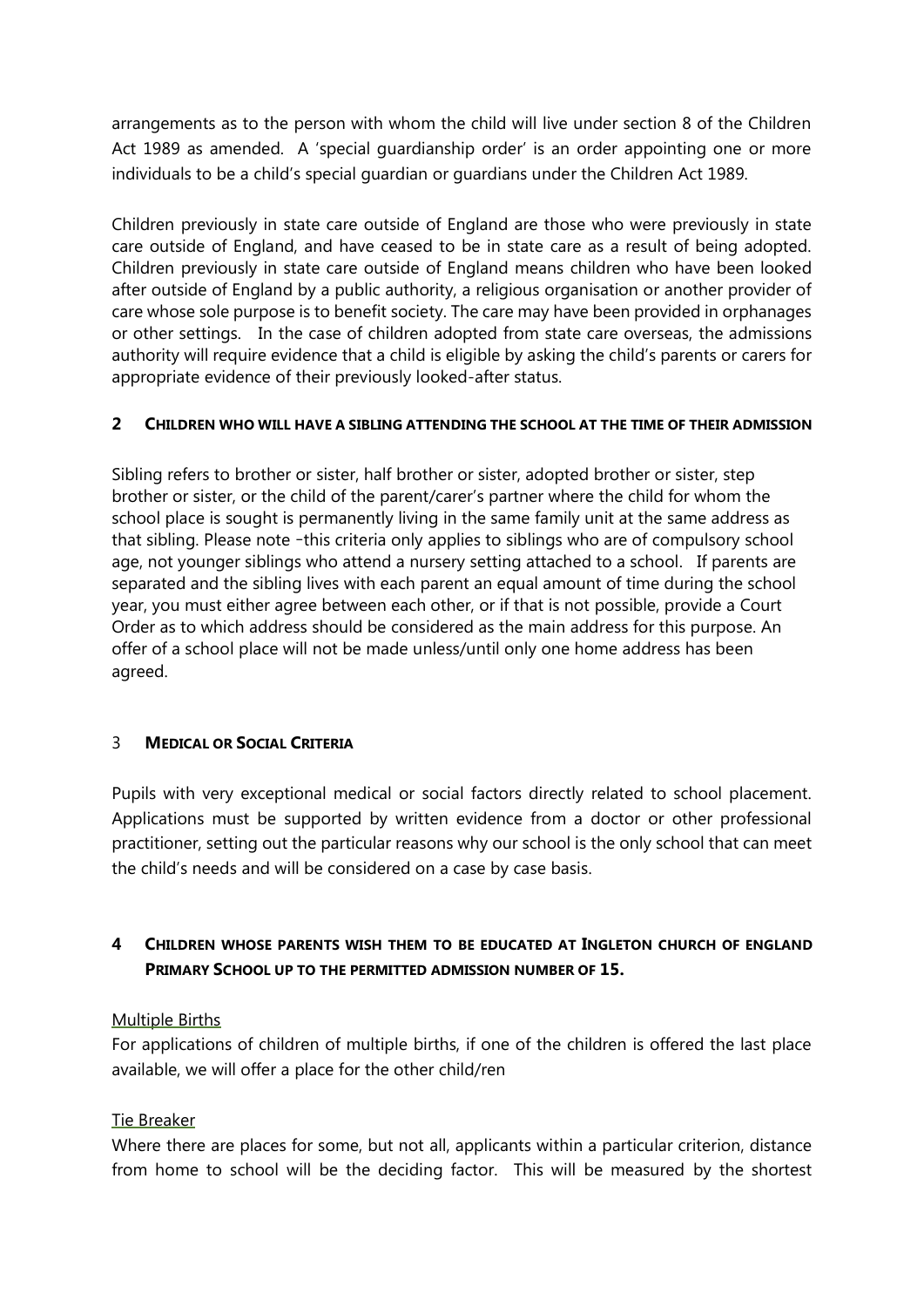available walking route; measured from the child's home address to the front entrance of the school using the Local Authority's computerised measuring system, with those living closer to the school receiving the higher priority. In the event that two distance measurements are identical, the school will use random allocation to decide which child should be offered the place. This process will be conducted in the presence of a person independent of the school.

#### Admission of children below compulsory age range and deferred entry to school

The School Admissions Code 2021 requires school admission authorities to provide for the admission of all children in the September following their fourth birthday. However, a child is not legally required to start school until they have reached compulsory school age following their fifth birthday. For summer born children [those born after 1 April] this can sometimes be almost a full school year after the point at which they could first be admitted.

Some parents may not feel that their child is ready to start school in the September following their fourth birthday. Parents are entitled to request on writing that:

- their child attends part time until they reach compulsory school age
- the date their child is admitted to school is deferred until later in the same academic year or until the term in which the child reaches compulsory school age. The school will hold any deferred place for the child, although in the majority of cases we find that children benefit from starting at the beginning of the school year rather than part way through it
- the date their child is admitted to school is deferred until the term after the child reaches compulsory school age.

The child must, however, start school full time in the term after their fifth birthday.

#### Requests for admission outside of normal age range

If parents of summer born children wish to defer entry as outlined above and wish them to be admitted to the Reception Year in the term following their fifth birthday, rather than year 1, then parents should apply at the usual time for a place in September of the current academic year together with a request that the child is admitted outside of his or her normal age group to the Reception Year in September the following year providing supporting reasons for seeking a place outside of the normal age group. This should be discussed with the Headteacher as soon as possible. If their request is agreed, and this should be clear before the national offer day, their application for the normal age group may be withdrawn before any place is offered and they should reapply in the normal way for a Reception place in the following year. If the request is refused, the parents must decide whether to wait for any offer of a place in the current academic year (this will still be subject to the over-subscription criteria in this policy) or to withdraw their application and apply for a Year 1 place the following year. Parents should be aware that the Year 1 group may have no vacancies as it could be full with children transferring from the previous Reception Year group.